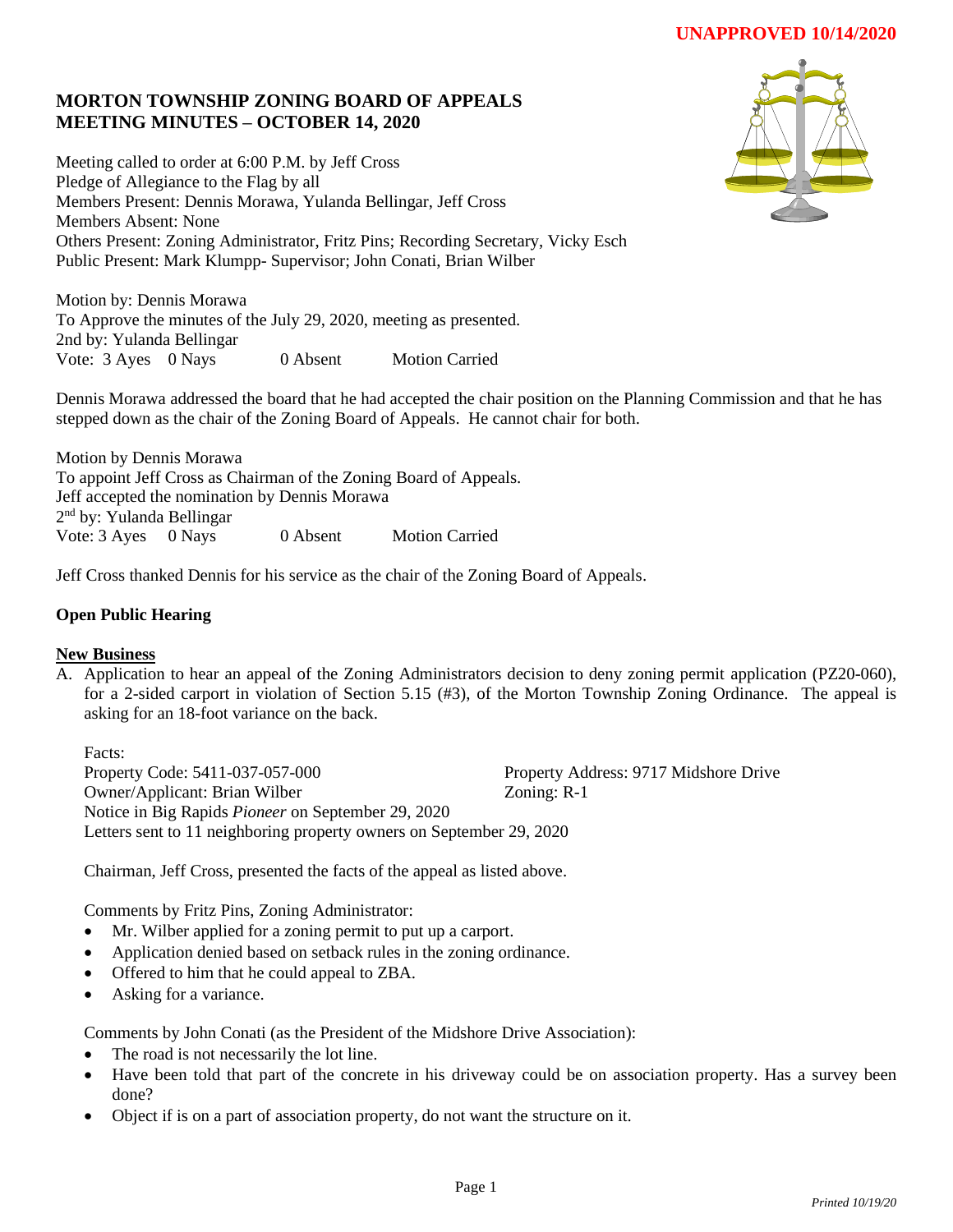Comments by John Conati (as a neighboring property owner, 2 doors down):

- Lots are small. I'd like to see lots improved.
- What is the setback from the house?
- Mine was surveyed when I bought it. Ok with variance up to line, just not on association property.

Comments by Brian Wilber (applicant):

- All homes are on association property.
- Concrete is already there. Telephone pole right there. Road is not where it should be.
- Just asking for a carport on a cement slab that has been there for 20+ years. Since before I bought the property.

Comments/Questions ZBA members:

- It is hard to say yes or no with the way the road is.
- Is there a covenant? *Yes, no permanent structures on association property.(response from John Conati)*
- Only variance we can approve here would be for the property owner. Association rules are not settled here. We are only here for the appeal of the denial.
- Concrete pad is already there. Driveways are not subject to setbacks.

#### **Close Public Hearing**

The Zoning Board of Appeals members review the 5 standards that must be used as a basis of substantial evidence to determine whether or not to grant a non-use variance:

In the Finding of Facts:

- 1. Whether compliance with the regulations would unreasonably prevent the owner from using the property for a permitted purpose or would render conformity with such restrictions unnecessarily burdensome. *Nature of property with respect to the road would render conformity with such restrictions unnecessarily burdensome. The concrete pad pre-existed.* Standard is satisfied.
- 2. Whether a grant of the variance applied would do substantial justice to the applicant as well as to other property owners in the district, or whether a lesser relaxation than that requested would give substantial relief to the owner and be more consistent with justice to other property owners. *Granting would give substantial relief to the owner – able to protect vehicles from the elements.* Standard is satisfied.
- 3. Whether the plight of the owner is due to unique circumstances. *There are unique circumstances with the size of the lot, uncertainty of where the road is, and that the concrete pad was already there* Standard is satisfied.
- 4. Whether the problem is self-created. *Practical difficulty was not created by an action of the applicant. Not selfcreated. Concrete pad existed and owner just wants to utilize it for the carport.* Standard is satisfied.
- 5. Whether relief can be granted in such that the spirit of the ordinance will be observed, and public safety and welfare served:
	- Will not be contrary with the intent and purpose of the zoning ordinance.
	- Will not cause a substantially adverse effect on adjacent properties.
	- Will relate only to the property of the owner.
	- Will not essentially alter the character of the surrounding area.
	- Will not increase the hazard from fire, flood, similar dangers, or increase traffic congestion.

Standard is satisfied.

The Zoning Board of Appeals finds that all 5 standards have been met.

Motion by Dennis Morawa

#### **Determination of this board is:**

In the finding of facts as per the Morton Township Zoning Ordinance, in granting a non-use variance, the Board **grants** the non-use variance as stated Zoning Ordinance, Section 12.2, Variance, Paragraph 3 (B) "would do substantial justice to the applicant as well as to other property owners in the district, and would give substantial relief to the owner and be more consistent with justice to other property owners".